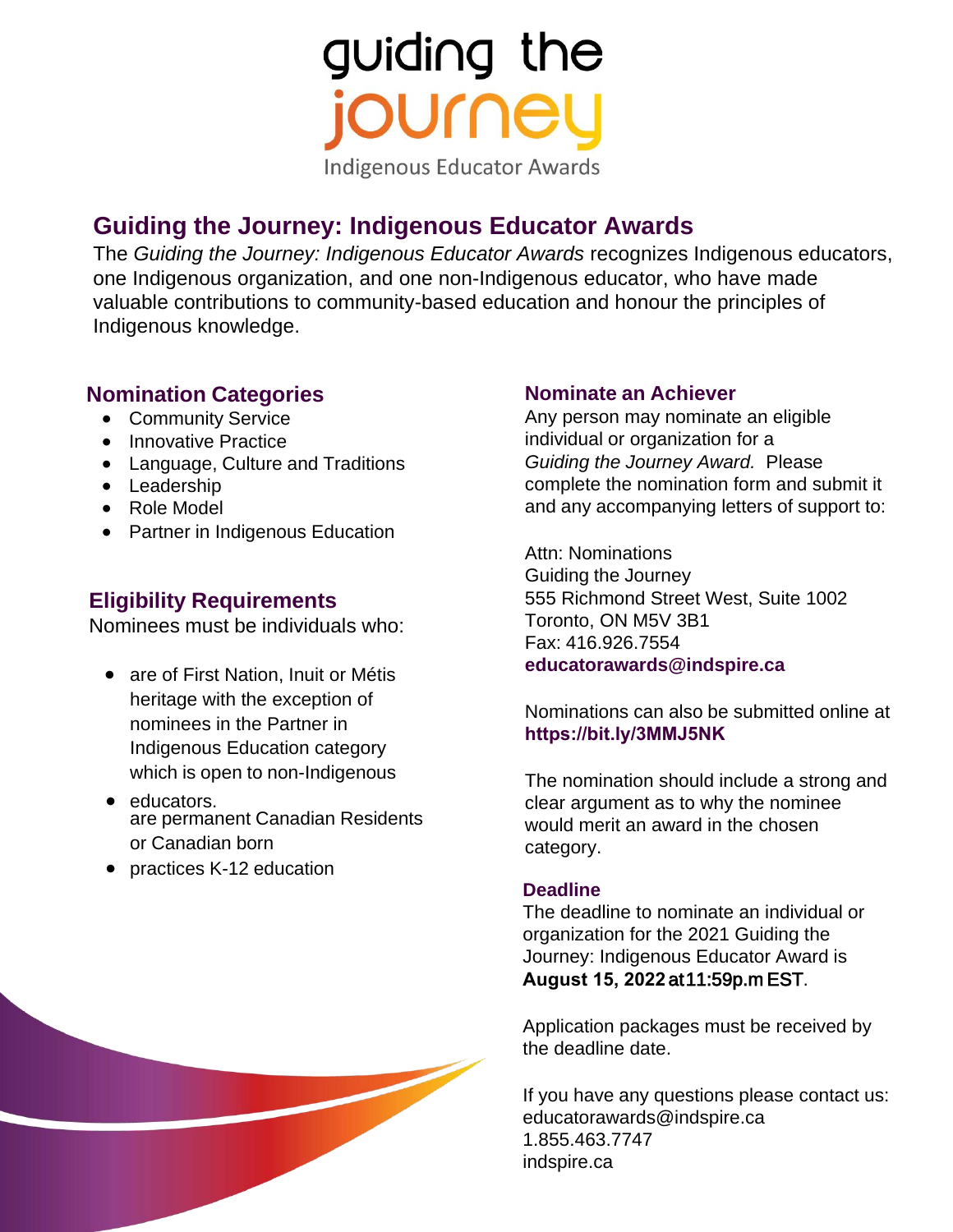Note: Only the nominees selected by the jury as recipients for the current year will be contacted. If your candidate was not selected this year, they may be considered for the following two years*.*

#### **Candidate for Nomination**

Name: Gender: Birth Date: Current Employer: Job Title:

Address: Address: Town/City: Town/City:<br>Province/Territory: Postal Code: Province/Territory: Province/Territory: Postal Code: Province/Territory: Postal Code:<br>
Telephone: Cell: Cell: Pelephone: Cell: Telephone: Cell: Telephone: Cell: Email: Email:

# **Personal Contact (Candidate):**<br>Address:<br>Address:

We may need to reach nominees throughout the review process. Please indicate the best way to reach your nominee:

Personal Email

Personal Phone

Business Email Business Phone

#### **Nominator Information**

You may be contacted to provide clarification or more information on your nomination

| Name:               |
|---------------------|
| Address:            |
| Town/City:          |
| Province/Territory: |
| <b>Postal Code:</b> |
| Email:              |
| Telephone:          |

You will also be added to our general email list, which you can remove yourself from at any time.

Yes, I consent to being contacted by Indspire.